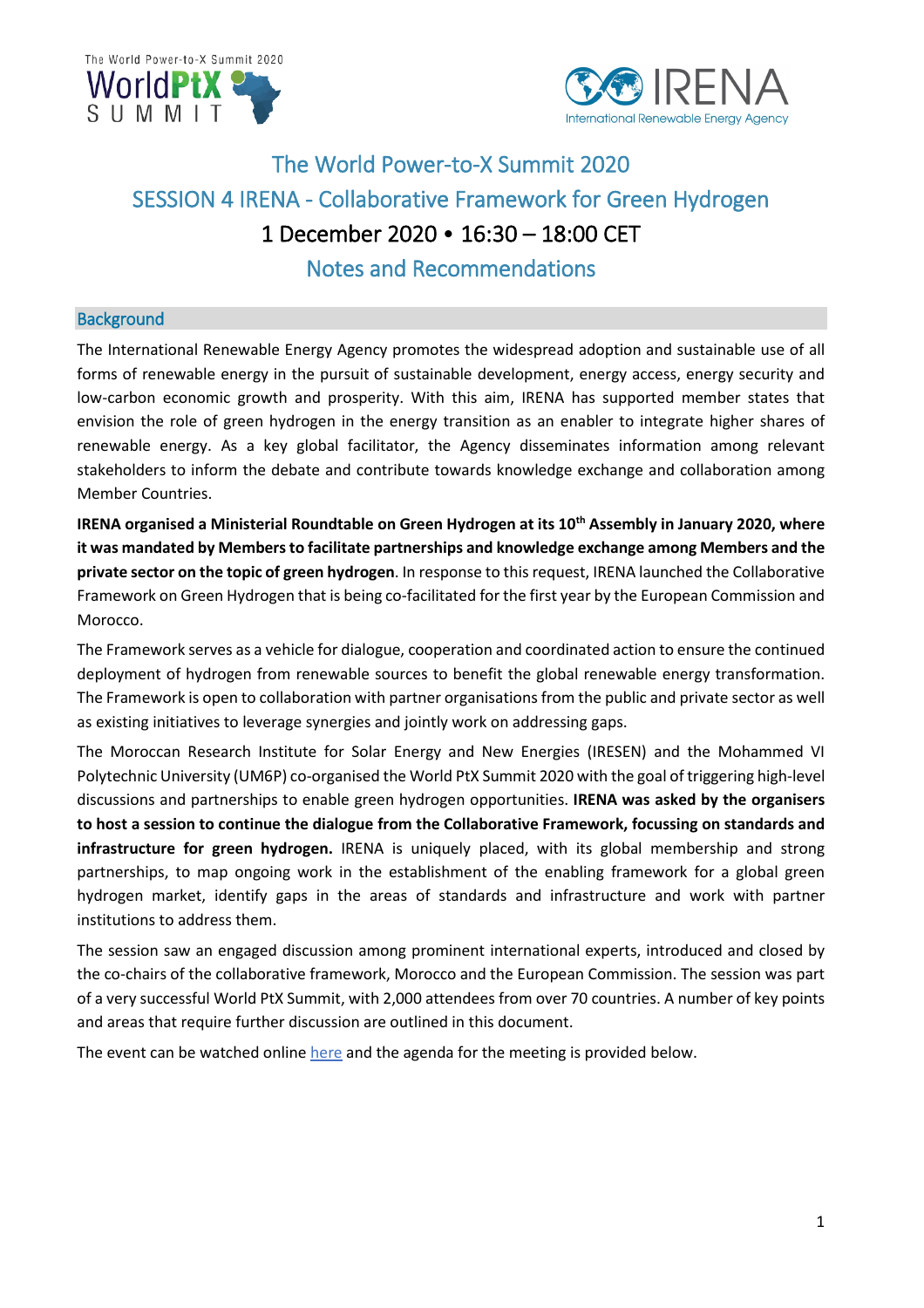



## Agenda

| Time (CET)      |                                                                                           |
|-----------------|-------------------------------------------------------------------------------------------|
| $16:30 - 16:40$ | <b>Opening Remarks</b>                                                                    |
|                 | Badr Ikken, Director-General, IRESEN, Morocco                                             |
| $16:40 - 17:50$ |                                                                                           |
|                 | Standards and Infrastructure for Green Hydrogen                                           |
|                 | Setting the scene by Dolf Gielen, Director, <b>IRENA Innovation and Technology Centre</b> |
|                 | Panel Discussion moderated by                                                             |
|                 | Anne Held, Coordinator of BU Renewable Energies, Fraunhofer ISI                           |
|                 | Participants:                                                                             |
|                 | Bernard Gindroz, Chairman, 'Hydrogen in energy systems', CENELEC                          |
|                 | Laurent Antoni, CEA, Co-Lead of the H2PA Task Force, IPHE<br>$\bullet$                    |
|                 | Ilaria Conti, Head of Gas, Florence School of Regulation                                  |
|                 | Norbert Schmitz, Managing Director, ISCC System GmbH                                      |
|                 | Roxana Bekemohammadi-Donahue, Executive Director, Western States                          |
|                 | <b>Hydrogen Alliance, USA</b>                                                             |
|                 | Kilian Crone, German Energy Agency, dena                                                  |
|                 | Benjamin Maluenda, Ministry of Energy, Chile                                              |
| $17:50 - 18:00$ | <b>Closing Remarks</b>                                                                    |
|                 | Hans van Steen, Director, DG Energy, European Commission                                  |
|                 |                                                                                           |

# Theme of the session - standards and infrastructure

Hydrogen logistics can be considered similar to those of natural gas, often being transported over long distances and in large quantities and, accordingly, it is essential that international harmonisation of regulations, codes and standards for transport and storage are established to enable a liquid global market. Such a market can leverage the best renewable energy resources in the world to produce competitive green hydrogen at scale.

As hydrogen is a carbon--free energy vector that can be produced directly from coal and gas (with or without CCS), or via electricity of any source (incl. fossil-based), once produced it is very difficult to ascertain its source as well as the emissions associated with its production. For these reasons, monitoring and verification, **international standardisation** for technical integrity and safety, including certification of CO<sub>2</sub> emissions associated with the production and transport of hydrogen using a system such a[s Guarantees of Origin \(GO\),](https://www.certifhy.eu/79-slideshow/118-what-is-a-guarantee-of-origin.html) are key for an international market to develop.

Standards are also key to enable the use of hydrogen in existing gas **infrastructure,** as well as the development of **new dedicated hydrogen infrastructure** that enables cost-effective logistics and global trade, similar to the current natural gas pipelines and LNG infrastructure. This is a topic that IRENA is planning to further explore, building on the existing body of work on quality infrastructure for renewable energy.

In light of ongoing discussions around the world on taxing carbon embedded in commodities and goods imported and to ensure domestic decarbonisation efforts are not undermined by carbon leakage, it is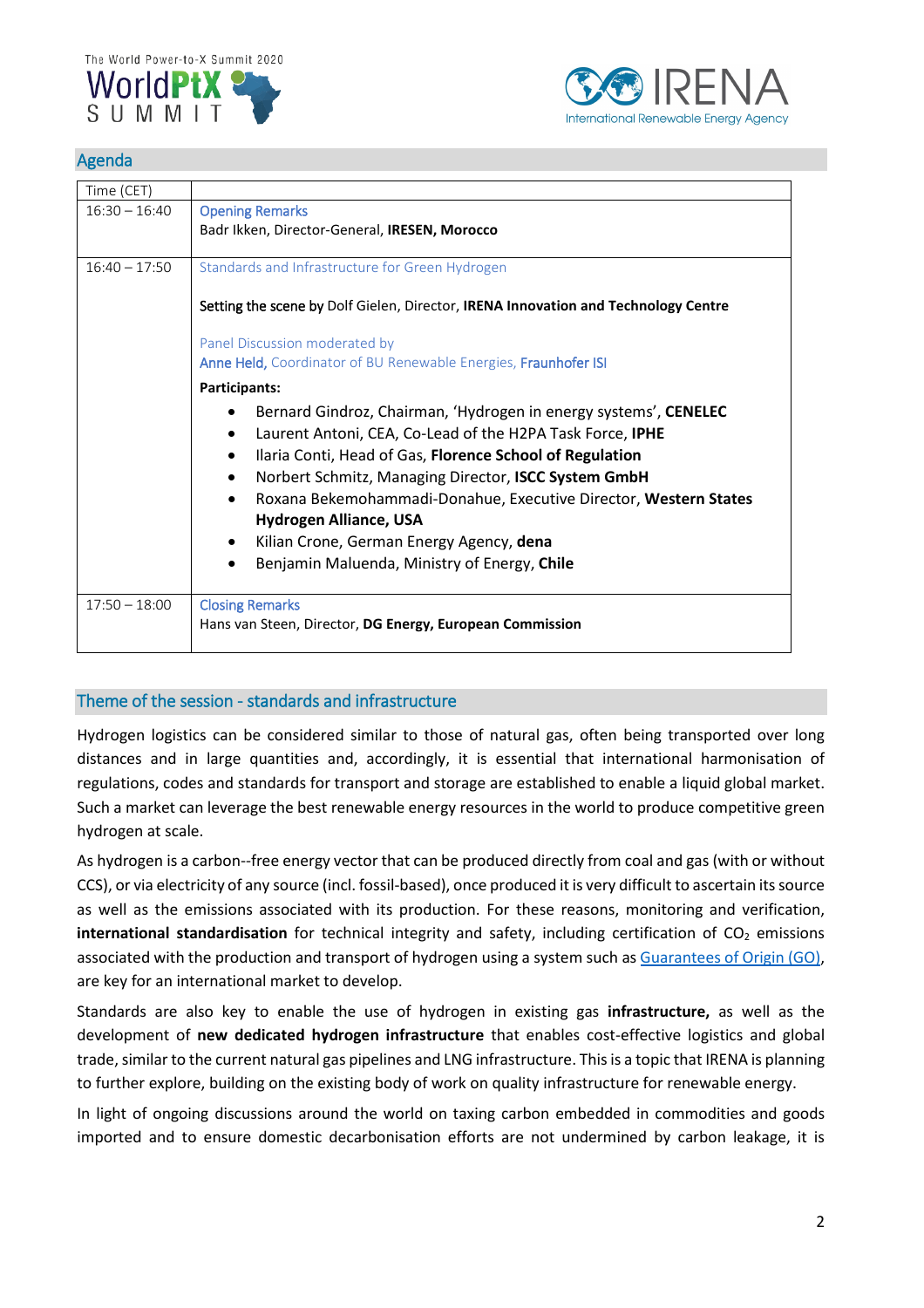SUMMIT



important to be able to track green hydrogen not only *per-se* but also in derivative products such as ammonia, e-fuels and commodities such as iron (directly reduced iron produced with green hydrogen).

# Standards

IRENA provides support to its member countries on strategies to adopt and implement international standards, test methods and certifications to promote local and global renewable energy technology markets. Analytical work, interactive tools such as **INSPIRE**, and capacity building activities have been conducted in this field, focused on solar PV and thermal technologies, wind and grid codes. Activities are conducted in partnership with other expert organisations such as:

- International Electro Technical Commission (IEC);
- German Metrology institute (PTB); and
- International Organization for Standardization (ISO) responsible for the development of international standards in the field of systems and devices for the production, storage, transport, measurement and use of hydrogen. Recently ISO has started work specifically on Electrolysers. CEN/CENELEC has received the mandate in Europe to develop the GO for hydrogen in the regional context.

# Guarantees of Origin

The need to certify green hydrogen and commodities arises from the need to value the lower GHG emissions compared to an agreed baseline, or to price the embedded emissions. This enables the creation of a new market where these lower GHG emissions are valued with a higher willingness to pay and being able to justify the higher production cost. This certification also informs end users about the upstream GHG emissions of their feedstock/fuel use. It is also fundamental for global trading where hydrogen (and derivatives) would cross borders.

Existing (and under-development) certification schemes can be used to track and disclose the carbon content of hydrogen and hydrogen-based commodities, some of which are similar to renewable energy certificates or cross-border tax adjustments that have been considered for CO<sub>2</sub>-intensive products. Accounting may be simpler where production, trade and end-use constitute a closed system that includes renewable power generation and electrolysis. These can be either consumed on-site (such as for industrial uses like fertiliser production or direct reduction of iron ore) or directly transported to the customer (via ships, pipelines or trucks) and used separately from other, non-green, hydrogen. However, complexity is increased with open systems where electricity is traded via the grid, hydrogen from different sources is blended in a pipeline system or hydrogen-based commodities are also mixed before transport.

To certify that hydrogen is renewable (green), it is necessary to prove that the electricity used to produce it comes from renewable energy. In Europe, the Guarantees of Origin for renewable electricity are an established mechanism to certify the origin in a structured way and provide electricity consumers with the required proof of origin. An extension of this system to hydrogen produced from renewable electricity is an option. Alternatively, a revised system that can address both electricity and gas origin at once is also an option.

To enable trade, GOs for renewable electricity need to be internationally recognised alongside the trade of hydrogen as a commodity. Article 19 of EU Directive 2018/2001 defines the requirements which GOs must meet. In addition, in the European context, GOs for hydrogen are under development by the CertifHy initiative, that aims to disclose information on the hydrogen production method, including energy source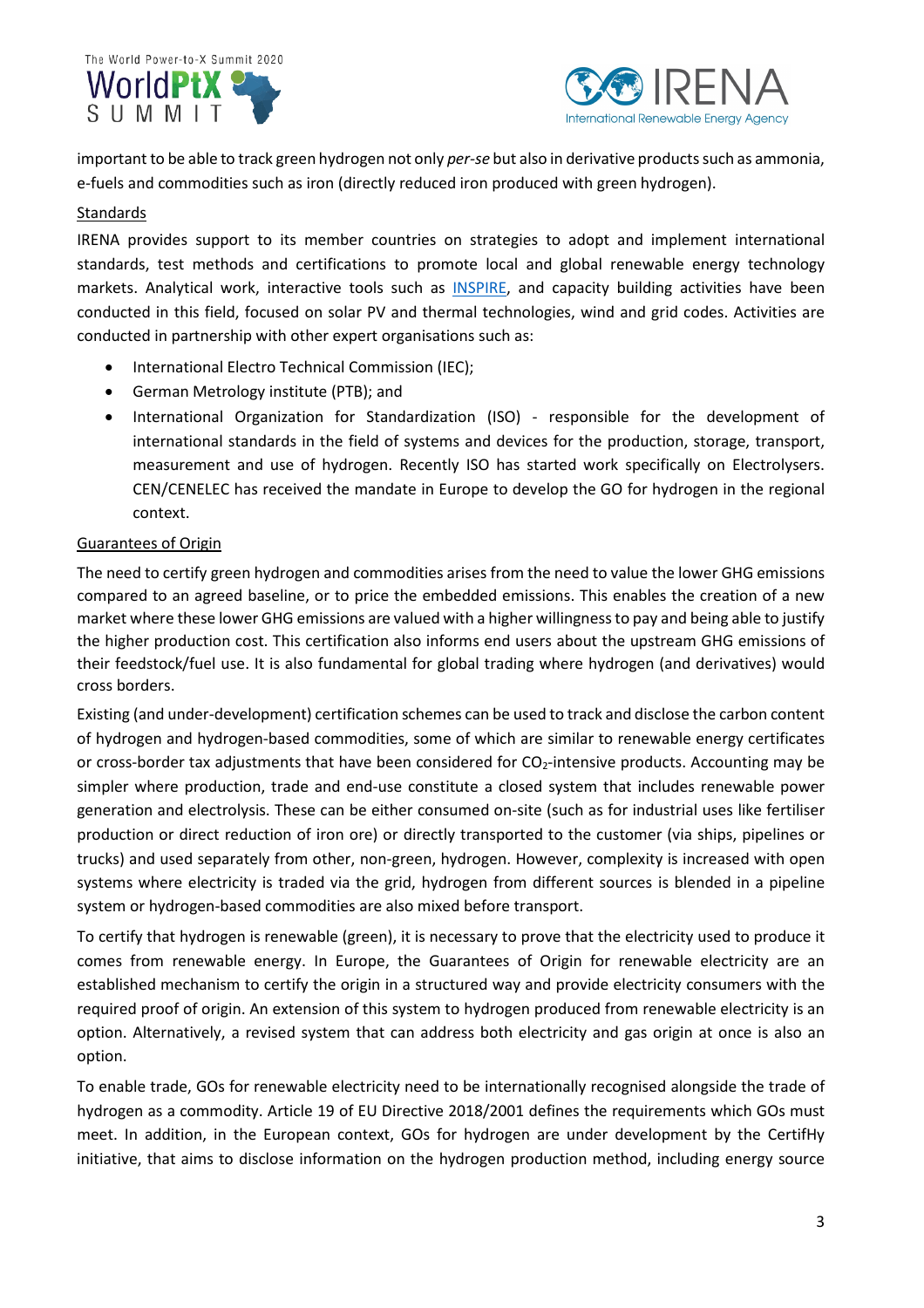



and greenhouse gas intensity. CertifHy is also leading a working group within the (Middle Eastern – Northern African) MENA Hydrogen Alliance to work towards a hydrogen GO scheme for the region that is compatible with the EU GO scheme. A collaboration with the Moroccan Ministry of Energy, Mines and Environment is also being set up to run a pilot cross border GO transaction. There is also collaboration with the hydrogen association in Chile to have similar standards for certification. CertifHy will also provide input to the International Partnership for Hydrogen and Fuel Cells in the Economy (IPHE) work group on hydrogen certification to ensure a harmonisation between EU and the international methodology being shaped.

The International Sustainability and Carbon Association (ISCC), traditionally focused on bioenergy-derived fuels, has also worked on the topic with hydrogen from non-biological origins. Other initiatives at a national or regional level have also been undertaken in Australia, Portugal, the United Kingdom and the European Union.

The following considerations are recommended for a hydrogen certification scheme:

- There is a need for a GO system that covers all renewable energy sectors (electricity, methane and hydrogen). The reasons include: this leads to the most efficient solution from a systems perspective (the same marginal cost for the renewable energy across sectors); renewable targets for the EU is in final energy consumption without differentiating by sector; and the energy system can be considered from an integrated perspective due to increasing sector integration.
- Consider statutory instead of voluntary participation with market value rather than informative only (in the EU).
- Establish common definitions based on GHG reduction thresholds are required.
- Any certification system must be transparent (with all inputs fully traceable) and simple (it is acknowledged this a challenge, based on experiences with complexities with green electricity).
- Use a robust methodology, developed in a step-by-step procedure.
- Consider the relationship between the importing and exporting countries and influence on each other's implemented system, such as verification.
- Consider minimum and optional criteria and what are non-negotiable criteria/thresholds. The minimum standard could become as the industry develops (like biofuels) to avoid restricting the market too much, but still ensuring sustainability.
- Start with smaller projects and test some initial processes instead of trying to have the entire scheme in place for large projects.

#### Key outcomes from the Session

#### **Areas identified in the session as requiring further work are captured below.**

#### Renewable content along supply chain

How to ensure the renewable content of the electricity source when the electrolyser is connected to the grid is a current gap. Some options include using the average renewable share in the grid; excluding the grid from the GO scope and only considering electricity as renewable when it is connected directly. In addition, financial support should only be linked to gases with renewable content. A Power Purchase Agreement (PPA) verified by a GO, may be part of the evidence provided for the renewable energy source.

Additional to the proof of the use of a renewable source, other conditions that need to be ensured include:

The geographical proximity between electricity and hydrogen production means that hydrogen production should not contribute to grid congestion. This can be alleviated by either co-locating the facilities at the same place or expanding the grid by the same capacity as the renewable facility.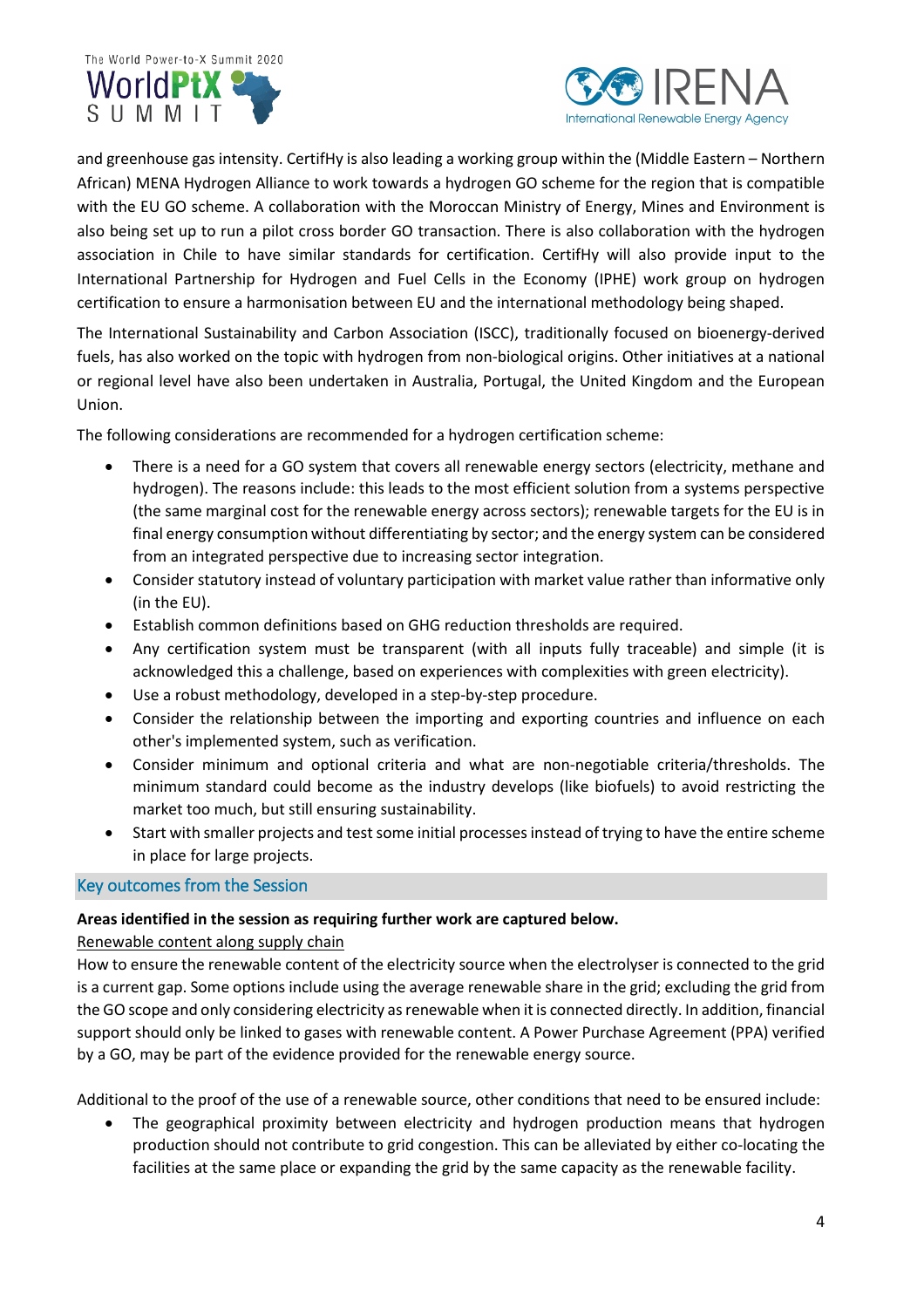



- There needs to be a temporal correlation between hydrogen and renewable power production to avoid the case where an electrolyser is operating with fossil-based electricity, which is challenging if the system relies on current renewable electricity GOs.
- Additionality. Any green hydrogen production should ensure that the associated renewable capacity is additional to avoid displacing more efficient uses of existing renewable electricity. Otherwise, the renewable capacity could, for instance, end up being used for green hydrogen instead of displacing fossil-based electricity in the power sector. There is no perfect way to define this additionality since it relies on establishing a counterfactual scenario. The proposal is to use renewable electricity that is built at the same time as hydrogen production and does not receiving any subsidy.

# Grid injection

Currently unanswered questions include:

- When should certificates be cancelled? This could be when the blended gas is finally used or when green hydrogen is injected to the grid (in the EU, CEN/CENELEC is working on this).
- How to resolve the issue of different hydrogen blending limits that can be accepted by the gas infrastructure in different part of the gas grid, as well as in different countries, to enable cross-border trade.
- Regulations and technical and safety aspects of to connecting a hydrogen production facility to the gas grid (into both transmission and distribution networks).

## **Certification**

Certification could be conducted following a modular and progressive approach, using certification processes for each part of the value chain (including upstream emissions, transport and end use) and starting from a regional approach and progressing to global.

There are gaps in other areas other than GO, including:

- Permitting when installing hydrogen refueling stations (potential delay, safety requirements);
- Lack of standards for onshore bunkering facilities for ships given that hydrogen and ammonia are not used as shipping fuels today.
- Missing standards for the transport of hydrogen on ships as new standards are required both for the transport of hydrogen as cargo and for its use as a fuel.

#### Lessons from electricity and bioenergy

In the EU there is a need for consistency with the electricity GO system; the revision phase of the GO system could be used to extend the system to hydrogen. It is recommended to consider options to adopt the same scheme for issuing and cancelling the certification in both systems.

There is a larger need, compared to electricity, to use the same standards in both exporting and importing countries, given that hydrogen infrastructure will be mostly new. In addition, a lesson from biofuels is the need to instill credibility and convince the public that using hydrogen will not result in significant harm in other parts of the system.

## Way forward

**Based on the discussion, IRENA recommends the following activities:**